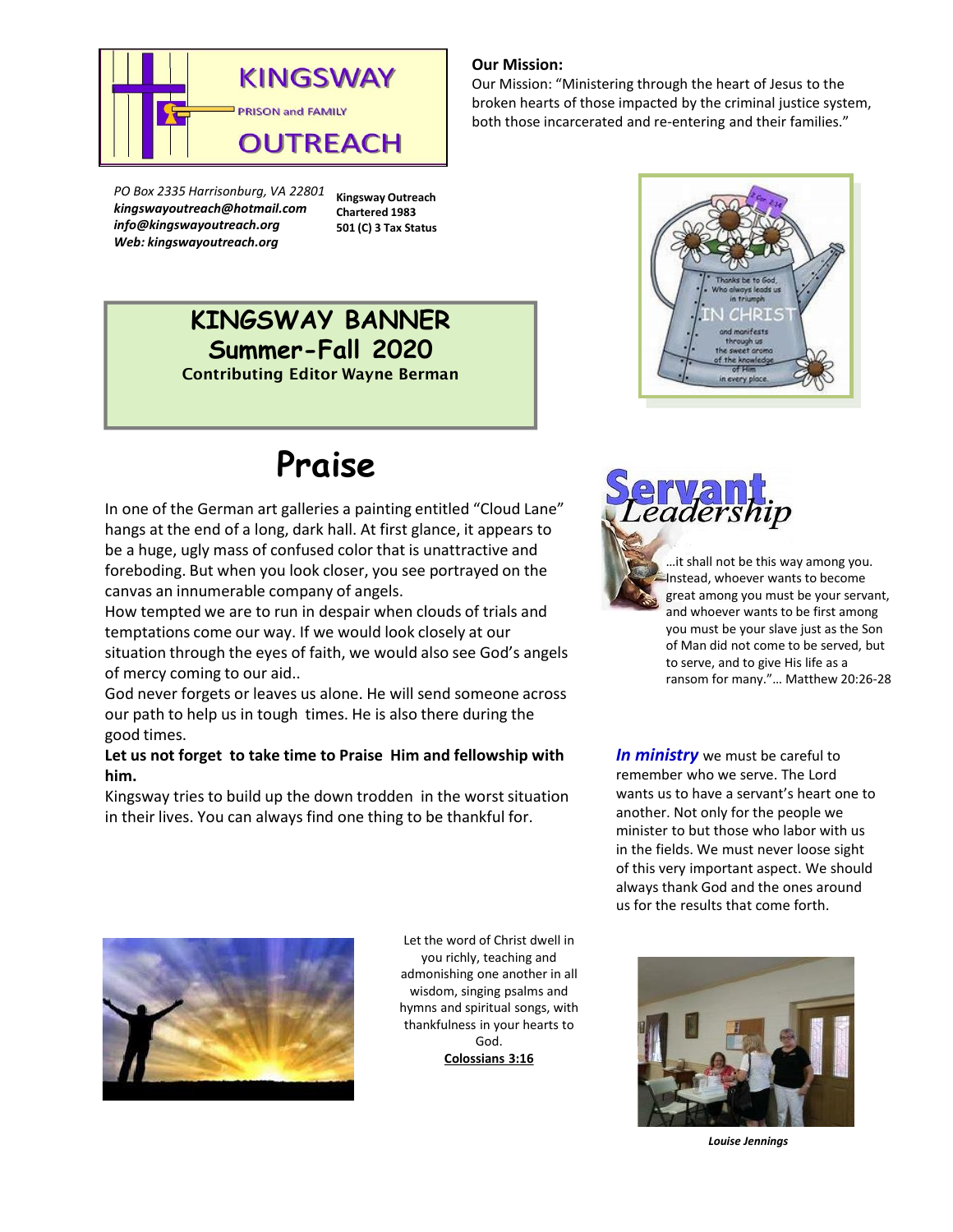# *Jim's Testimony*

Jim started out spending the better part of 45 years abusing many different drugs, in particular methamphetamine. It had gotten to such an extreme point that he became too sick to work, suffering from congestive heart failure and coming ever closer to death. But even this suffering did not make Jim stop his drug use or seek desperately needed medical help. It would take Divine intervention to truly turn his life around. After being forced to go to the hospital, the last thing Jim remembered was laying on a gurney in the ER and asking if they could get ESPN on the TV. For the next fourteen days Jim lay in a coma so close to death that the doctors had all but given up om him. During this time, he found himself in many otherworldly scenarios, fighting demons, speaking to dead relatives and being protected by two Guardian Angels. Finally, a day came when, in a flash of bright light, Jim saw the face of Jesus and had an outer body experience where he viewed himself lying in the hospital bed connected to a myriad of tubes and wires. And then in an instant he awoke and was now back in his corporeal body. After a long and arduous recovery, Jim asked God to take away the addiction that had almost cost him his life. By Christ's Grace he has been clean and sober for three years and counting. Jim now feels he was brought back to reveal his testimony to others struggling with addiction and be the inspiration that leads them to a life of sobriety. Finally, Jim remarked that coming to Kingsway has given him a sense of belonging and acceptance that he has rarely felt in his life, helping to relieve his feelings of loneliness and depression. Like it has for so many others, Kingsway's ministry continues to be a testament to the healing Power of God's Divine Light and Hope.

### *Encouragers Needed*

Calling Christian men to write to inmates thru the Kingsway Encourager program.If you are willing to write please contact Carleen Loveless, coordinator , kingswayoutreach@hotmail.com or call **540-433-5658**  and leave a message. This is a safe program.

**Kingsway's** needs Mentors for the men and women re-entering society. They need someone to help guide them back into a productive way of life.

*Kingsway Outreach,* Please forgive me for the delay in writing this note of appreciation. Charge it to my head and not my heart. I want you all to know that I very much appreciate all of your love and support over the years. When mail wasn't coming in from family and friends, it came in consistently from you.. My family in Christ. Thank you for all you do and may God continue to use you all for His Glory. *With Love, Joseph*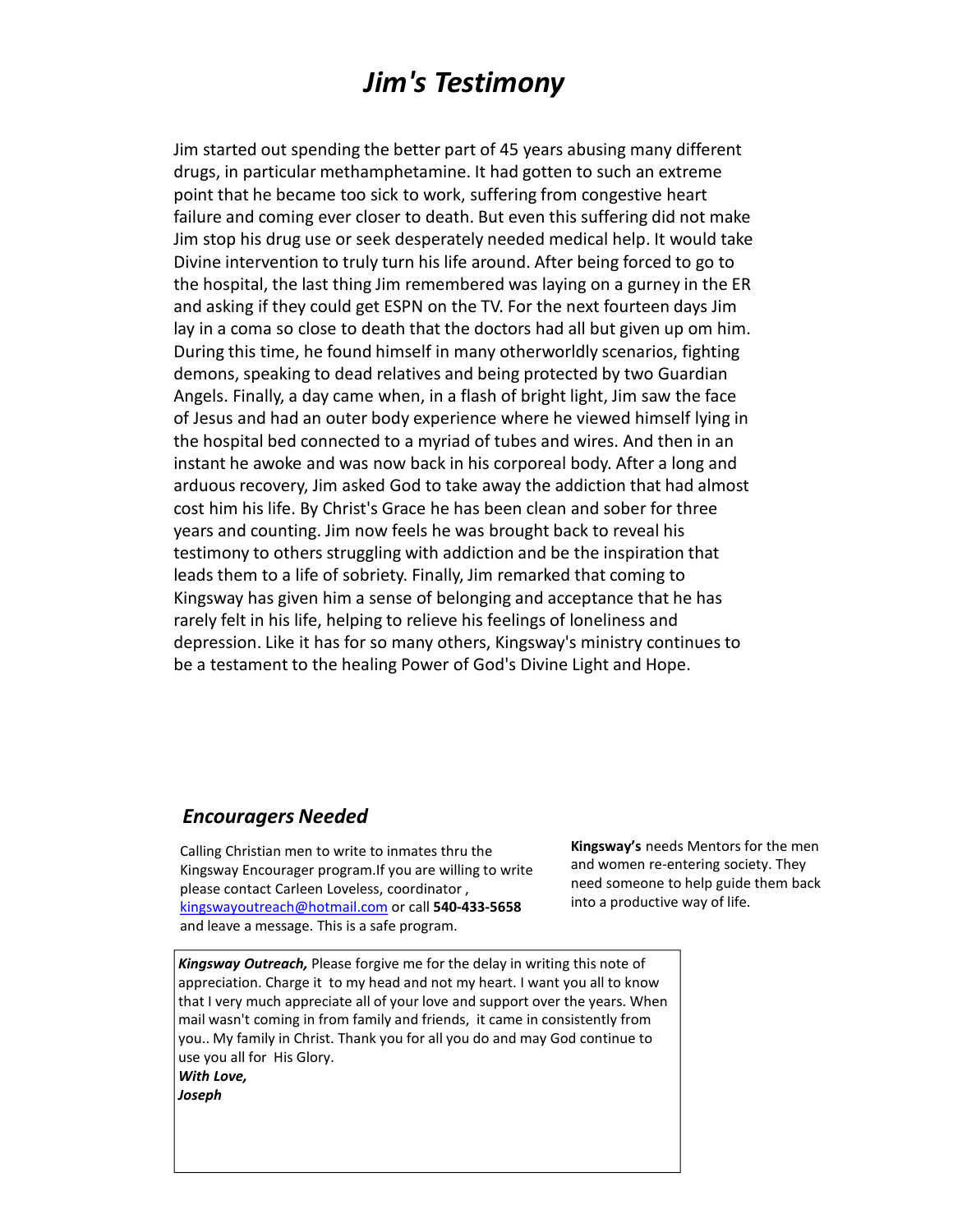# **TESTIMONY & THANK YOU NOTES**

**Kingsway is sharing these stories and Thank You letters to let our supporters know the impact on people's lives. Thank You for giving unto the Lord.**

*I have planted, Apollos* 

*I* 

*watered; but God gave the increase.* 

*Corinthian 1:12*

## *An Inmate's Letter to Louise*

#### *Hello Louise,*

I hope you are well! It's been a little bit since we've last talked. Think I sent you something back in November. Anyway, I'm just updating you to a new move/address. I'm now at Greensville for a program they would like for me to take. I'm sure you've heard of "SORT" It should be a good move as it will reflect well when I'm released. I will have already done polygraphs and taken the therapeutic courses they will require. Polygraphs are \$350 on the street of which they do two or three, so that will save me a lot! I will be able to provide them with many positive changes. I voluntarily — Praise God! - gave up ALL forms of pornography in 2012. That's when God began to reveal Himself in the Light of "Truth." So many men struggle in that area. Even pastors and Christians, sadly.

#### *Blessings,*

*Michael*







- · Criminal activity offers excitement instead of boredom and a feeling of acceptance
- · Drugs, gambling, and addiction may be financed though criminal activity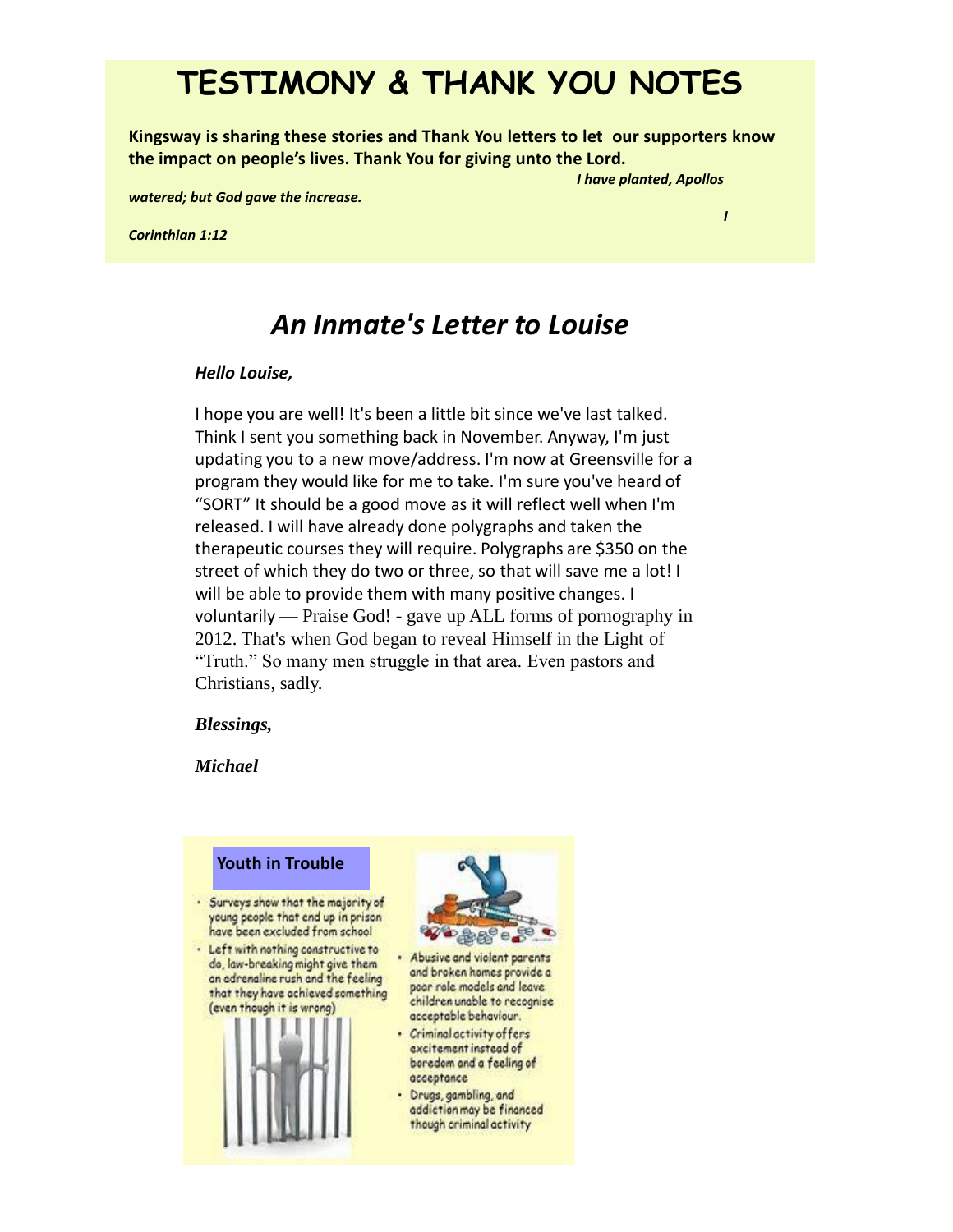### *Loneliness, Depression and the Cycle of Addiction*

Addiction comes in many forms and has many causes, but one thing remains a constant: it traps a person in a cycle that quickly turns into a downward spiral leading to a rock bottom that, for some people, results in their death. When most folks hear that word, they immediately think of drug abuse, but people can become hopelessly addicted to other things such as gambling, food, shopping – even their cell phones nowadays. The cause for addiction is usually an attempt to fill an empty space in one's soul with an often temporary fix which never seems to solve the real problem. Loneliness, isolation, anxiety and depression are some of the usual culprits. It can get to such an extreme point that a person will continue in their addiction even as their life falls apart around them and they lose everything. That is how powerful the disease of addiction can be. Addressing the underlying problem and finding healthy alternatives to cope with it are really the only ways to "cure" this devastating illness. Ultimately, that emptiness must be filled with a power greater than one's own will. And that is believing in and fully embracing the Healing Power of the Lord.

*Wayne Berman*

### *Kingsway's Updates:*

*Sent out on average 80 to 100 Birthday Cards per Month to Inmates Sent out 14,95 Valentine's Card to Inmates Because of Covid-19 few Easter Cards were allowed in Correctional Facilities 20 request for Assistance January-June 2020 Louise has been working from home and has sent out; Over 450 cards sent out to inmates Sent out 147 birthday cards in June Also assisted 10 people with re-entry needs*